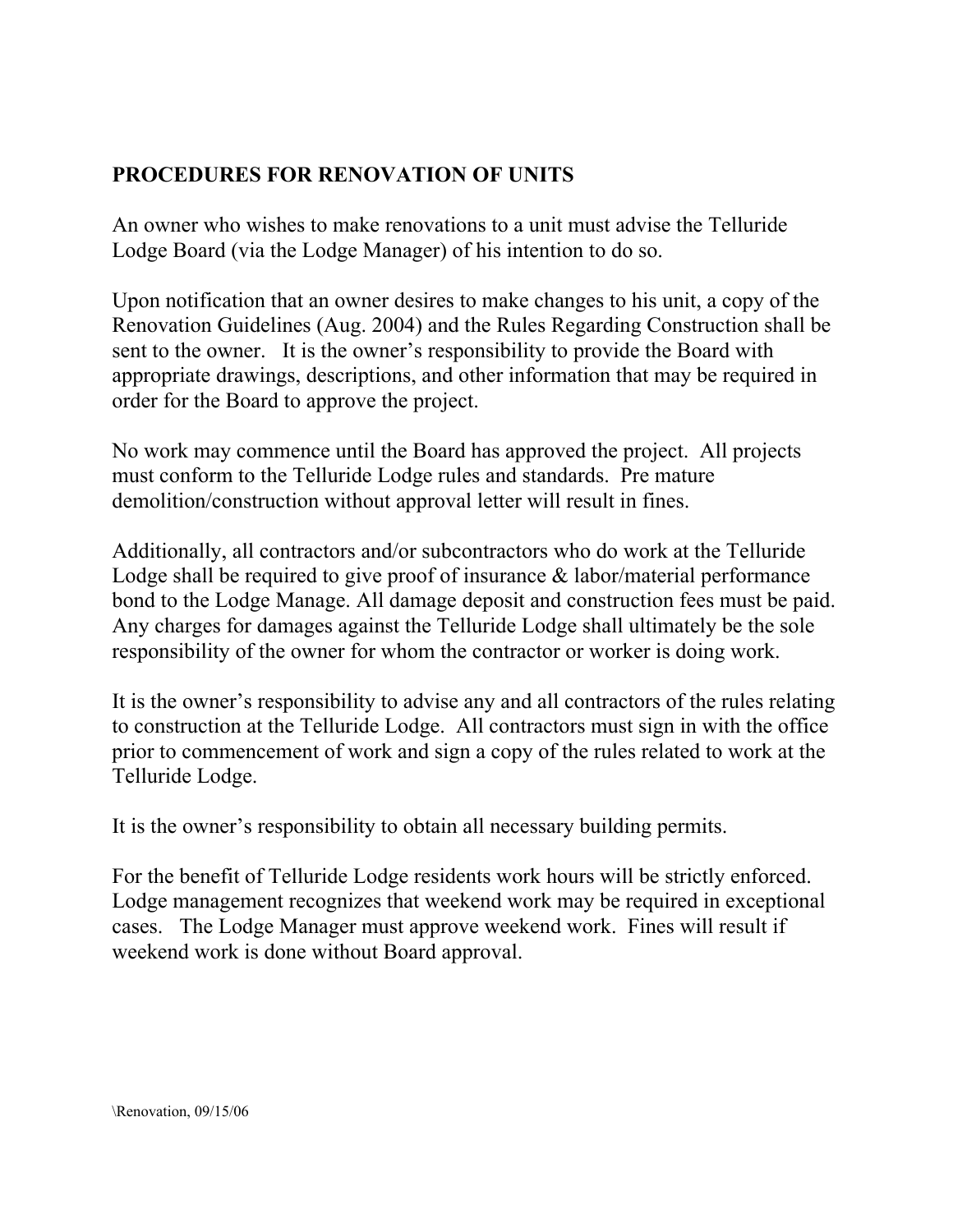## Rules Regarding Construction

Notification and Proof of Insurance

- All contractors and /or subcontractors must sign in with the Telluride Lodge Manager prior to commencing work on any unit. When their work has been completed the Lodge Manager should be notified and furnished with a copy of the C.O. There is a 9 month time limit on all construction projects. Please notify the Board if your project is expected to take longer than the 9 months ASAP.
- The contractor must provide the Lodge Manager with proof of insurance, labor / material performance bond and damage deposit along with construction frees. .

#### Work Hours

• Construction hours are limited to  $8:00$  a.m. to  $5:30$  p.m. Monday- Friday Absolutely no work shall be performed on weekends, or major holidays without express permission from the Telluride Lodge Board. Such permission shall be granted only in hardship cases.

### Dumpster

- The location of dumpsters must be approved by the Maintenance Manager (Curtis Marble –cell #970-901-8032). If the location of the dumpster has not been pre-approved and must be moved, it will be done at owner expense. The charge will be the cost of removal plus fines.
- Dumpsters will be removed as soon as they are full. If the Lodge has to have them removed due to overflow, you will no longer be allowed to continue having dumpsters delivered on Telluride Lodge premises
- The owner is responsible for any damage to lawns, landscaping or grounds.

#### Hallways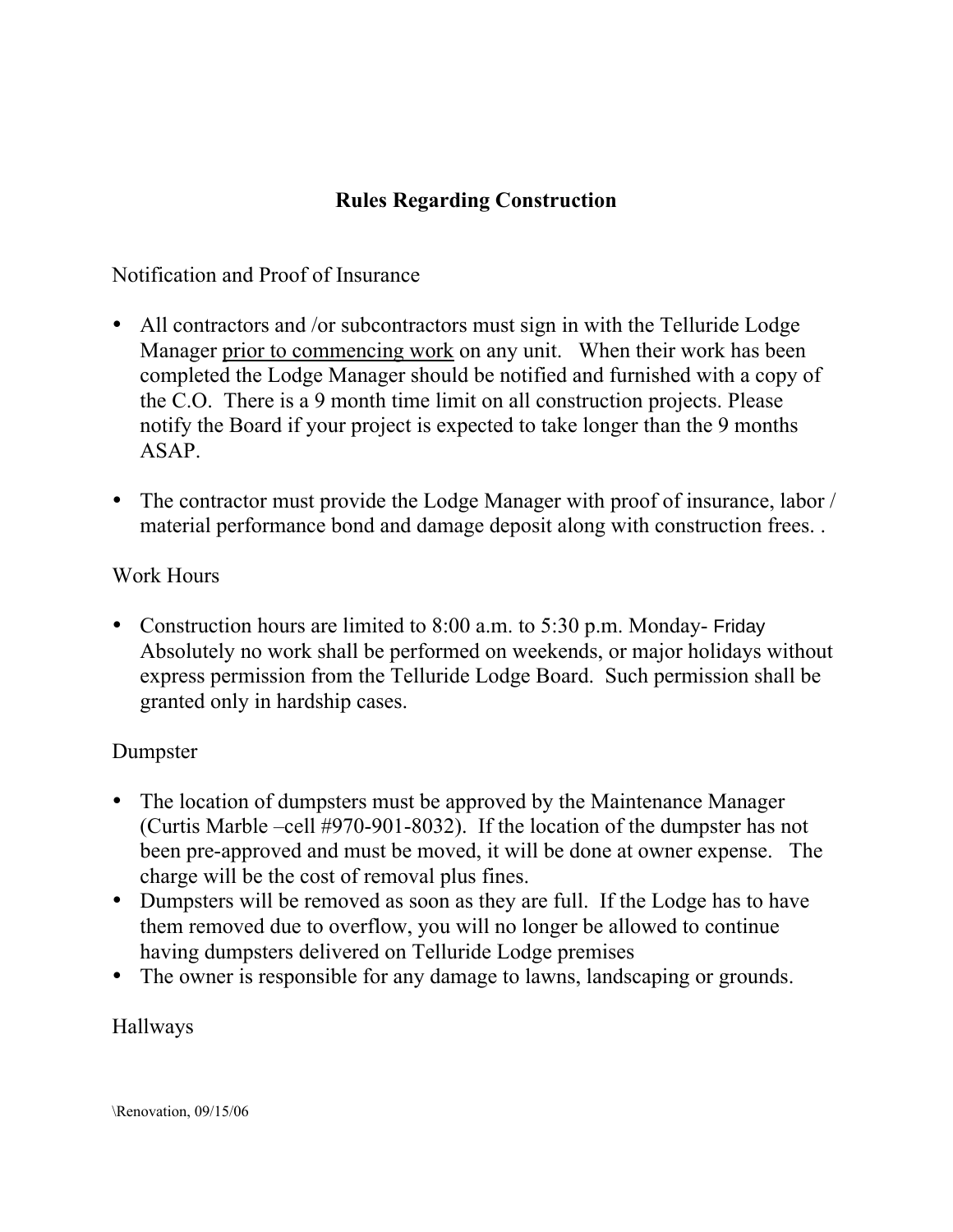• Hallway areas must be cleaned daily and cleared of all debris. Construction materials may not be stored in the hallways. If Lodge personnel must clean hallways due to construction, or remove debris, the owner will be charged a fee. This fee will be a minimum of \$50 per incident. Payment and late charges will be treated as any other assessment.

# Check List

| Proof of Insurance and labor/material performance bond            |                           |                                                                            |
|-------------------------------------------------------------------|---------------------------|----------------------------------------------------------------------------|
| Damage deposit and construction fees                              |                           |                                                                            |
| construction                                                      |                           | Signed and Agreed form: by owner and contractor of all the rules regarding |
| Notice of construction posted outside of project                  |                           |                                                                            |
| into attic or crawlspace                                          |                           | Signed information sheet for owners considering expansion of their units   |
| Approval letter on project from Board to obtain a building permit |                           |                                                                            |
| not approved as of date.                                          |                           | Acknowledgment that the amendments to Condominium Declarations are         |
| Signed and Agreed                                                 |                           | Unit                                                                       |
|                                                                   |                           | Owner                                                                      |
|                                                                   | (print name)<br>(company) | Signature                                                                  |
|                                                                   | (date)                    |                                                                            |

\Renovation, 09/15/06